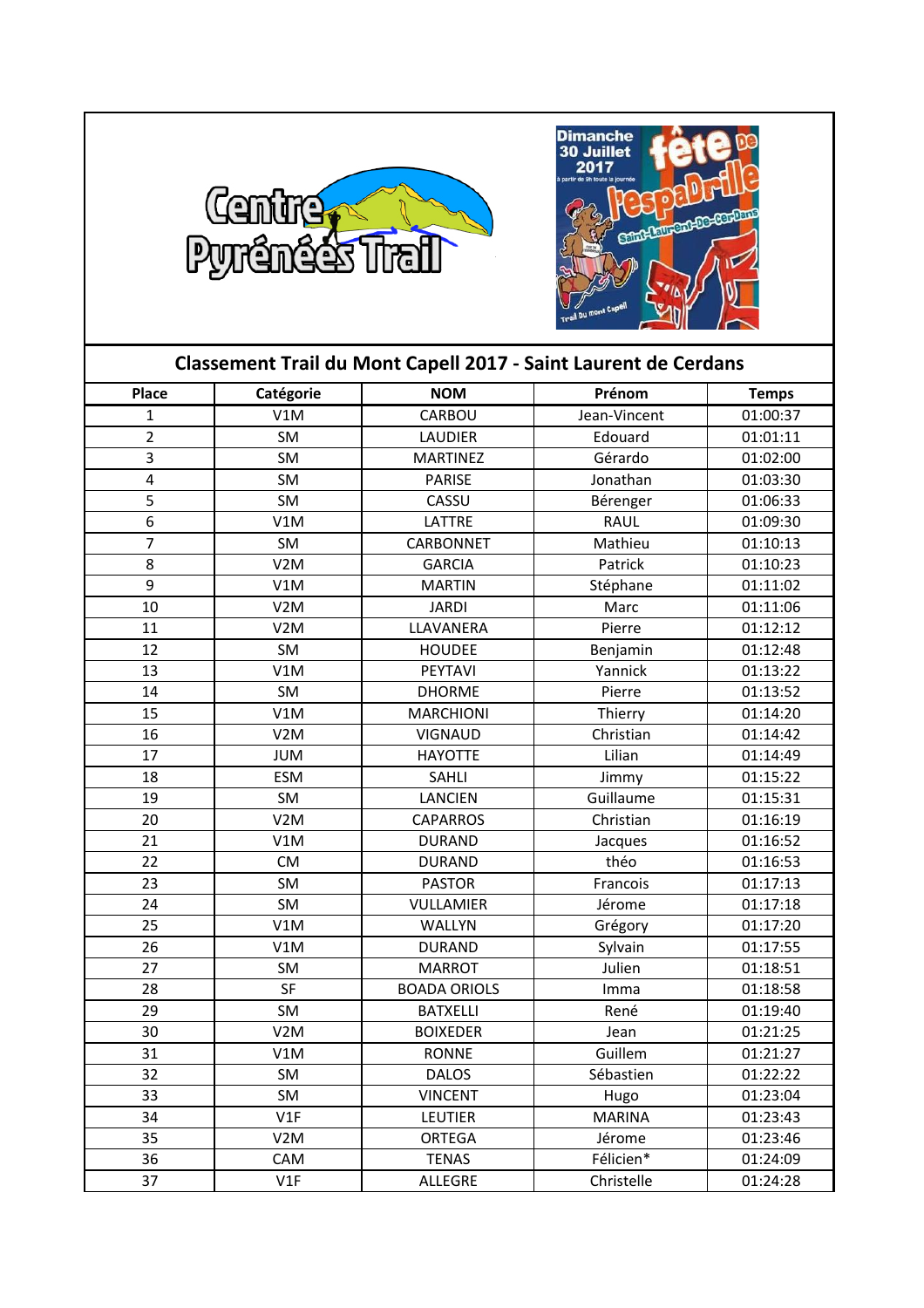| 38 | <b>ESM</b>       | <b>AUTRIQUE</b>  | Hugo           | 01:24:37 |
|----|------------------|------------------|----------------|----------|
| 39 | SM               | <b>BUSQUETS</b>  | Patrice        | 01:24:38 |
| 40 | V1M              | CASADESUS        | <b>Nicolas</b> | 01:24:53 |
| 41 | V1M              | <b>GEA</b>       | Sylvain        | 01:25:12 |
| 42 | V <sub>2</sub> M | <b>VICO</b>      | Manuel         | 01:25:16 |
| 43 | SM               | <b>LOPEZ</b>     | Jordi          | 01:25:50 |
| 44 | V1M              | LAVIELLE         | Frédéric       | 01:26:12 |
| 45 | <b>JUM</b>       | ILLA-MASFERRER   | Florent        | 01:27:33 |
| 46 | JM               | <b>AMRANI</b>    | Romain         | 01:27:46 |
| 47 | V <sub>2</sub> M | ORTIZ            | Jean           | 01:27:47 |
| 48 | V <sub>2</sub> M | <b>GANET</b>     | Alban          | 01:27:48 |
| 49 | V1F              | RIVIERE          | Camille        | 01:28:08 |
| 50 | V1M              | ABBRACCHIO       | Jean           | 01:28:19 |
| 51 | SM               | <b>VERITE</b>    | $Loic*$        | 01:28:32 |
| 52 | V1M              | RENARD           | Gérald         | 01:28:39 |
| 53 | <b>SM</b>        | <b>BECK</b>      | Alexandre      | 01:28:42 |
| 54 | SM               | <b>BARBIER</b>   | Arthur*        | 01:28:44 |
| 55 | V <sub>2</sub> M | <b>PAGES</b>     | Robert         | 01:29:18 |
| 56 | SM               | <b>MALAFOSS</b>  | Mathieu        | 01:29:22 |
| 57 | V <sub>2</sub> M | CAPALLERE        | Denis          | 01:29:30 |
| 58 | V1M              | LABARBE          | Julien*        | 01:29:37 |
| 59 | SM               | <b>BOUZAC</b>    | Etienne        | 01:30:01 |
| 60 | V <sub>2</sub> M | LOPEZ            | Patrick        | 01:30:26 |
| 61 | V1M              | RAYMOND          | Olivier        | 01:30:28 |
| 62 | <b>SM</b>        | <b>PARIS</b>     | Jérome         | 01:30:38 |
| 63 | V3M              | <b>SALA</b>      | Christian      | 01:30:48 |
| 64 | V1M              | <b>PRAT</b>      | Michel         | 01:31:10 |
| 65 | V <sub>2</sub> M | <b>HERRERA</b>   | José           | 01:31:13 |
| 66 | V <sub>2</sub> M | <b>DESARTINE</b> | Christian      | 01:31:27 |
| 67 | V1M              | Thomas           | Emmanuel       | 01:31:39 |
| 68 | V1F              | SAHLI            | Monia          | 01:31:44 |
| 69 | SM               | SOUCAILLE        | Jean-Philippe  | 01:31:54 |
| 70 | V <sub>2</sub> M | VILLANUEVA       | Georges        | 01:32:20 |
| 71 | V <sub>2</sub> M | CASSU            | Philippe       | 01:32:23 |
| 72 | V3M              | <b>DUCHESNE</b>  | Gérard         | 01:33:20 |
| 73 | V1M              | <b>KOMIN</b>     | Laurent        | 01:34:05 |
| 74 | SM               | <b>MARTELO</b>   | Axel           | 01:34:10 |
| 75 | SM               | SABBADINI        | Guillaume      | 01:34:16 |
| 76 | V1F              | <b>MARCHIONI</b> | Nathalie       | 01:34:19 |
| 77 | V1M              | <b>LLAURENS</b>  | Jérome         | 01:34:42 |
| 78 | V3               | <b>CALVET</b>    | Jean-François  | 01:34:59 |
| 79 | V <sub>2</sub> M | PEREZ            | Cosme          | 01:35:19 |
| 80 | V1M              | CASSU            | Joel*          | 01:35:23 |
| 81 | <b>ESM</b>       | FERNANDEZ        | Matthieu*      | 01:35:29 |
| 82 | SF               | <b>BLANCH</b>    | Carine         | 01:35:39 |
| 83 | V1M              | CHARLENT         | Clodéric       | 01:35:58 |
| 84 | V3M              | Hernandez        | Raymond        | 01:36:41 |
| 85 | SM               | <b>RIBES</b>     | Rémi           | 01:36:54 |
| 86 | V1M              | SOULA            | Xavier         | 01:37:03 |
| 87 | V <sub>2</sub> M | <b>BATAILLE</b>  | Jean-Marie     | 01:37:12 |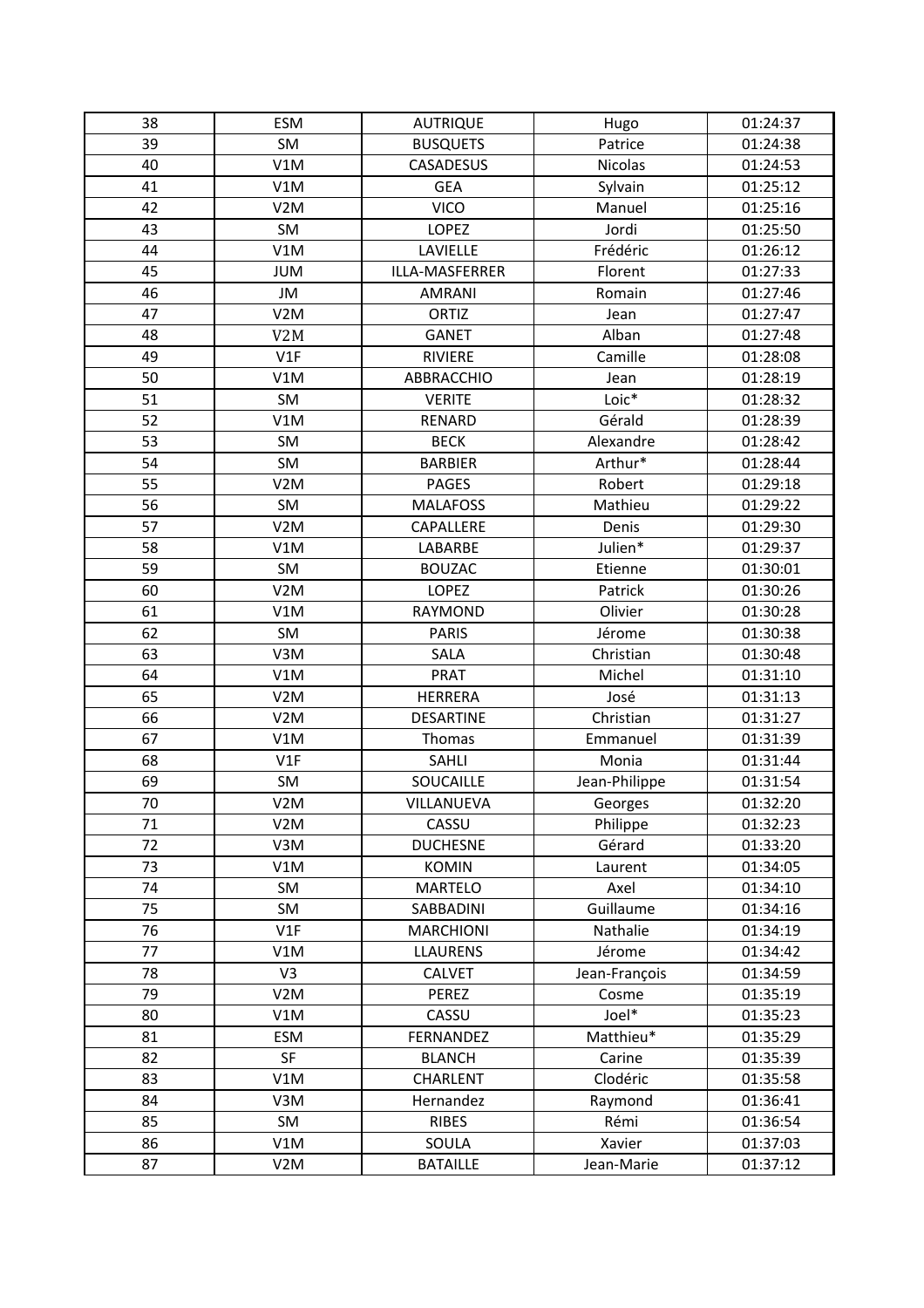| 88  | SM               | LAGUNA            | Paul          | 01:37:18 |
|-----|------------------|-------------------|---------------|----------|
| 89  | V1M              | <b>FARRES</b>     | Gérald        | 01:37:31 |
| 90  | SF               | <b>GEFFROY</b>    | Claudie       | 01:37:39 |
| 91  | SM               | POL               | Arnau*        | 01:37:43 |
| 92  | SM               | <b>DELORT</b>     | Clément       | 01:38:10 |
| 93  | V1F              | <b>MARTIN</b>     | Laurence      | 01:38:12 |
| 94  | V1M              | LAUVERNIER        | Gislhain      | 01:38:16 |
| 95  | V <sub>2F</sub>  | <b>BEGON</b>      | Véronique     | 01:39:56 |
| 96  | V5M              | PERREAU           | André         | 01:40:01 |
| 97  | SM               | <b>BOUCHERON</b>  | Nicolas       | 01:40:10 |
| 98  | V <sub>2</sub> M | SAQUE             | Laurent       | 01:40:18 |
| 99  | V3M              | PUIGMAL           | Alain         | 01:40:22 |
| 100 | V <sub>2</sub> M | <b>LOPEZ</b>      | Michel        | 01:40:54 |
| 101 | V1M              | FERNANDEZ         | Claude*       | 01:40:56 |
| 102 | <b>JUM</b>       | <b>ALONSO</b>     | Damien        | 01:40:59 |
| 103 | V3M              | <b>MONTOYA</b>    | Claude        | 01:41:18 |
| 104 | V1M              | <b>BERNICOT</b>   | Pascal*       | 01:41:21 |
| 105 | SF               | <b>WAROQUIER</b>  | Ludivine      | 01:41:22 |
| 106 | V1M              | <b>LECLERCQ</b>   | Frédéric      | 01:41:33 |
| 107 | SF               | <b>MARTIN</b>     | Cécilia       | 01:41:55 |
| 108 | V <sub>2F</sub>  | <b>VILA</b>       | Janine        | 01:42:03 |
| 109 | SM               | <b>BONNIN</b>     | <b>BENOIT</b> | 01:42:04 |
| 110 | V <sub>2F</sub>  | <b>MARTELO</b>    | Martine       | 01:42:55 |
| 111 | V <sub>2</sub> M | <b>MINGORANCE</b> | Antoine       | 01:43:56 |
| 112 | V1M              | <b>MARTINEZ</b>   | François      | 01:43:58 |
| 113 | V1F              | <b>GRUEL</b>      | Véronique     | 01:44:45 |
| 114 | SF               | <b>CALVET</b>     | Sonia         | 01:44:49 |
| 115 | V <sub>2</sub> M | <b>FONTAINE</b>   | Jean-luc      | 01:44:53 |
| 116 | V <sub>2</sub> M | <b>MUNNA</b>      | Olivier       | 01:46:29 |
| 117 | V <sub>2</sub> M | <b>MESEGUER</b>   | Patrice       | 01:46:33 |
| 118 | SF               | CASANOVAS         | Claire        | 01:47:21 |
| 119 | SM               | <b>GOUVIAC</b>    | Germain       | 01:47:22 |
| 120 | SM               | MAYER             | Charlélie     | 01:47:32 |
| 121 | SM               | <b>MOULIN</b>     | Benoît        | 01:47:34 |
| 122 | V <sub>2F</sub>  | <b>PENAS</b>      | Patricia      | 01:47:43 |
| 123 | SM               | <b>GUIRONET</b>   | Patrice       | 01:47:46 |
| 124 | V1M              | <b>MESTRES</b>    | Wilfried      | 01:47:53 |
| 125 | V1F              | PEYTAVY           | Anne-Sophie   | 01:47:58 |
| 126 | V <sub>2F</sub>  | <b>CAPEILLE</b>   | Simone        | 01:48:40 |
| 127 | SM               | SAQUE             | Laurent       | 01:49:06 |
| 128 | SM               | <b>JUANOLA</b>    | Julien        | 01:49:07 |
| 129 | V <sub>2</sub> M | <b>ORIA</b>       | Philippe      | 01:49:08 |
| 130 | CAM              | <b>PADROSA</b>    | Vincent       | 01:49:15 |
| 131 | SM               | <b>ROUXEL</b>     | Grégory       | 01:49:17 |
| 132 | SM               | <b>FAYOLLE</b>    | Laurent       | 01:49:21 |
| 133 | V1F              | PLA               | Audrey        | 01:49:22 |
| 134 | SF               | CORDEAUX          | Laura         | 01:49:27 |
| 135 | SF               | RANOVA            | Diana         | 01:50:22 |
| 136 | V4M              | <b>PIQUET</b>     | Robert        | 01:50:26 |
| 137 | V1M              | <b>BONNET</b>     | Gerald        | 01:51:18 |